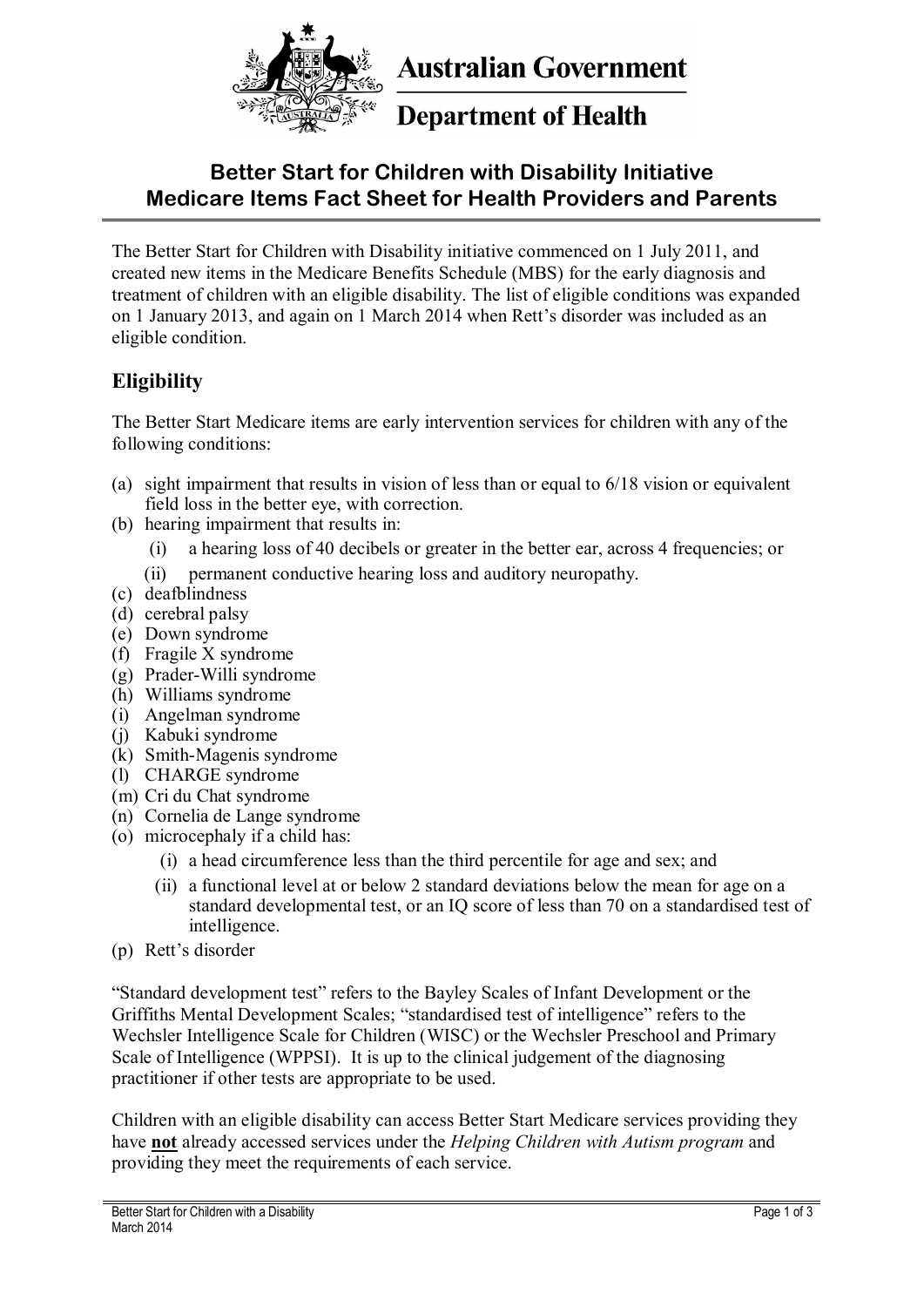### **Medicare items for specialists, consultant physicians or general practitioners**

Medicare items are available for **assessment, diagnosis and the creation of a treatment and management plan** by a specialist or consultant physician (MBS item 137) or a general practitioner (MBS item 139) for a child aged under 13 years.

A GP, specialist or consultant physician can refer a child to an eligible allied health provider to assist with diagnosis of the child or for the purpose of contributing to the child's disability treatment and management plan. Referrals for these **allied health assessment** services can be made by a GP as an outcome of the service provided under one of the MBS items 3-51, or as an outcome of a service provided by specialist or a consultant physician under one of the MBS items 104-131 or under one of the MBS items 296-370 (excluding item 359).

When a treatment and management plan is in place, the medical practitioner who develops the plan can refer a child for **allied health treatment** services, providing the child is aged under 15 years and had a treatment and management plan prepared for them before their 13<sup>th</sup> birthday. Only one disability treatment and management plan can be prepared for a child in their lifetime. However, if a child sees a different medical practitioner to the one who prepared the treatment and management plan, the GP, consultant physician or specialist who is seen subsequently can refer the child for any remaining allied health treatment services that are available to the child.

Children with an existing treatment and management plan created under MBS items 137 or 139 can be **reviewed** under attendance items for specialists, consultant physicians or general practitioners.

Referring medical practitioners are not required to use a specific form to refer patients for the allied health services that are available through the *Better Start for Children with Disability* initiative. The **referral** may be a letter or note to an eligible allied health professional, signed and dated by the referring practitioner.

## **Medicare items for allied health providers**

Children with an eligible disability can be referred by a GP, specialist or consultant physician for the following allied health services:

- up to **four diagnostic / assessment services** from psychologists, speech pathologists, occupational therapists, audiologists, optometrists, orthoptists or physiotherapists to assist the referring practitioner with diagnosis or to contribute to a child's treatment and management plan (for a child under 13 years of age).
- up to **twenty treatment services** from psychologists, speech pathologists, occupational therapists, audiologists, optometrists, orthoptists or physiotherapists (for a child under 15 years of age, providing a treatment and management plan is in place before their  $13<sup>th</sup>$ birthday).

These are the total number of services available to each child through the Better Start program – not an annual entitlement.